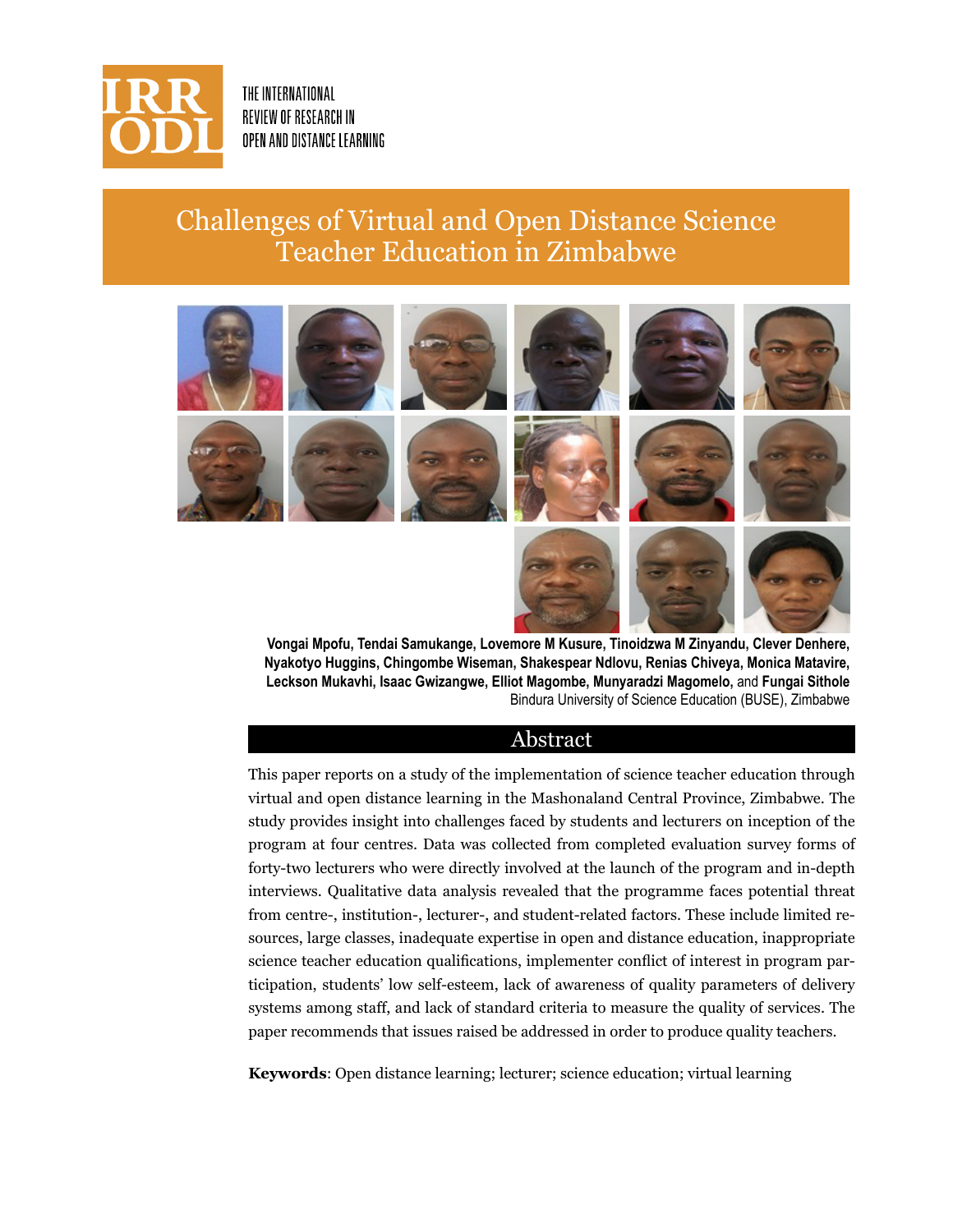#### Background

The Millennium Development Goal (MDG) of Education for All (EFA) is clear testimony that education is recognized as a key development concern. However, the realisation of the EFA goal is threatened by several challenges faced by the education sectors across the globe. One of the major challenges facing the education sector is the severe shortage of science teachers, particularly in developing countries. UNESCO (2007) estimated that between 15 and 35 million new teachers are required globally by 2015; 25% of this global teacher demand is needed in Africa. This high teacher demand has been created mainly by HIV/AIDs attrition and out-of profession teacher migration (UNESCO, 2008).

In Zimbabwe, the economic meltdown of the past decade has triggered one of the worst episodes of technical skills drainage (Chetsanga, 2001; Nyathi, 2010). Science teachers mainly have migrated to other countries in great numbers in search of better working conditions. This has exacerbated the major obstacle in science education in Africa and particularly Zimbabwe in an era when it has been recognized that teacher education lies at the heart of all development (Teferra & Skauge, n.d., cited in Thakrar, Zinn, & Wolfenden, 2009). The need to train large numbers of science teachers in Zimbabwe has never been more critical than now. In Zimbabwe this challenge is amplified by the significant numbers of untrained science teachers currently deployed in schools as relief teachers. These relief teachers need access to professional training opportunities urgently.

Bindura University of Science Education (BUSE) is the sole institution in Zimbabwe whose name carries the mandate of science education. It was established as Bindura University College of Science Education (BUCSE) in 1996 to replace the then just ended Zimbabwe– Cuba science teacher training programme. Since then, the University enjoyed a steady increase in the science student teacher enrolment up to 2003. Thereafter, the science student teacher enrolment went down drastically to unsustainable levels by 2009. This scenario has threatened the University's fulfilment of its mandate. Upon recognising that the large numbers of trained science teachers the nation currently needs cannot be achieved through traditional conventional training, BUSE launched an institutionally born intervention project named Virtual and Open Distance Learning (VODL) in Mashonaland Central Province. This national programme was initially started in August 2010 at four centres covering five districts of Mashonaland Central Province.

The VODL programme goal is to train postsecondary school students and Certificate/Diploma in Education holders to attain diplomas or degrees in Science Education. The students recruited in the VODL programme include practicing science teachers (relief and nongraduate) and nonpractising people with prerequisite qualifications who had no access to university education. Deterrents to university teacher education include high entry requirements and high cost of education in an era when Zimbabwe has undergone difficult economic times for more than a decade. The project has been initiated at a time when every nation is in pursuit of EFA (Thakrar et. al, 2009), making it quite significant. The VODL programme is guided by the assumptions of taking university education to the doorstep of the student at an affordable cost and factoring in the bridging aspect to students who meet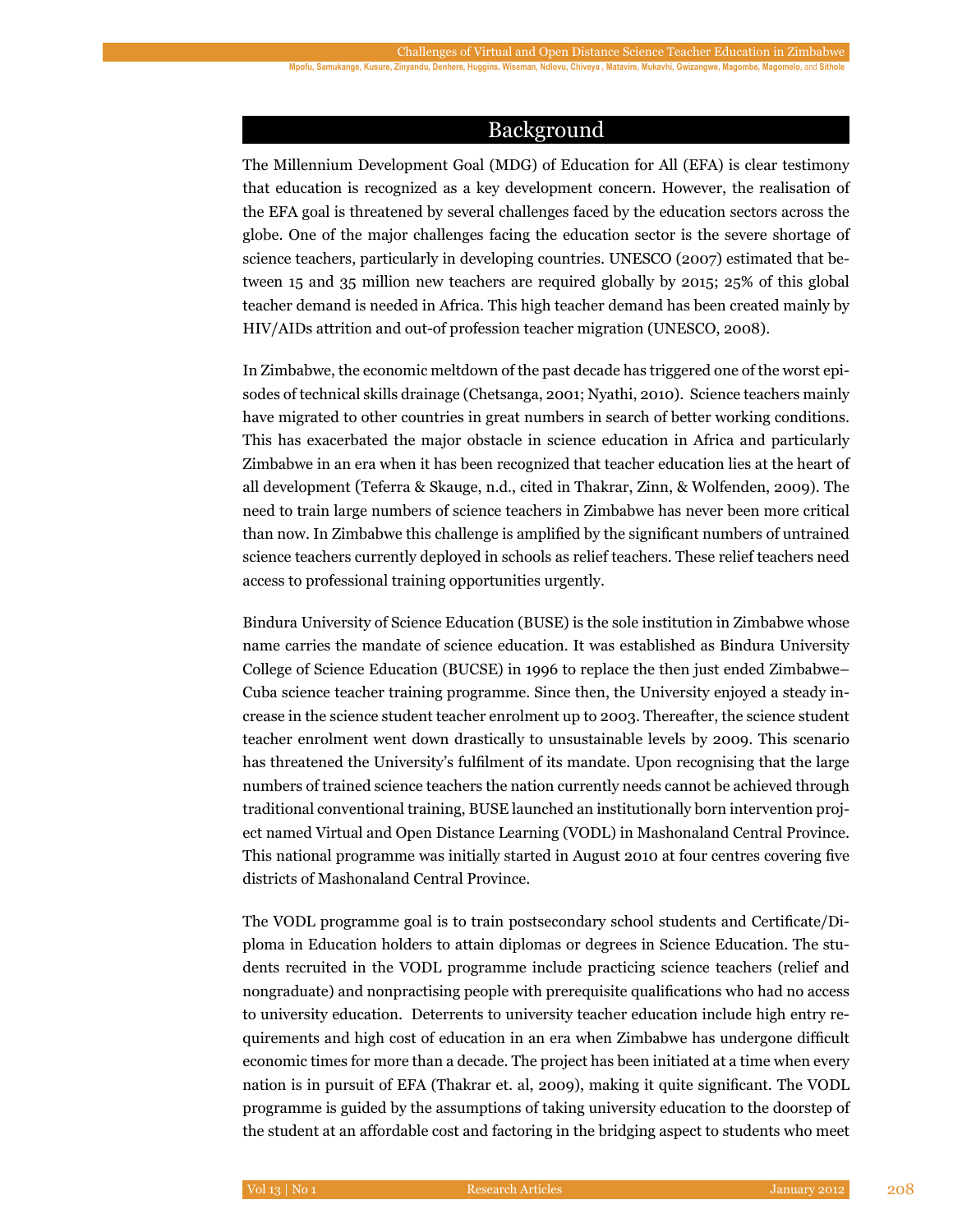the minimum entry requirements for our degree programmes but without ordinary-level mathematics.

#### Statement of the Problem

VODL is a research and development based project designed to meet the high demand of science teachers in Zimbabwe by extending access to science teacher education. Although there have been previous studies on distance education in Zimbabwe and other nations, the unique focus of the VODL project on science teachers calls for empirical evidence that explores the perceptions of students and lecturers of the programme. The study is guided by the following three questions:

- 1. What are the challenges of the VODL project?
- 2. What are the sources of these challenges?
- 3. How can these challenges be overcome?

# Significance of the Problem

The findings of the study are important to BUSE as the proprietor of the programme, in view of Kirk and Dembélé's (2007) caution that short-term responses to teacher shortages can ensure that every classroom has a teacher but raise concerns about their impact on the quality of teaching and learning. Therefore, the study sought to inform programme stakeholders on challenges to expect and enable empirically informed decisions on implementation strategies. Furthermore, the study would enrich the existing theory and knowledge base on distance learning, and in particular contribute towards the literature base on open and distance science teacher education in Zimbabwe and the world at large.

## Research Methodology

## Context of Study

The study was conducted in August 2010 at the four centres during the three-week residential session of the programme launch. The period was university vacation and school holiday. Three of the centres are high schools established as district VODL centres. The other centre is a youth training institution. As a BUSE initiative, the programmes and courses offered are under the auspices of the Faculty of Science Education (FSE). Centre coordinators are responsible for centre administration and report to the programme coordinator. Teaching services were offered by lecturers from the FSE and the Faculty of Agriculture and Environment Science (FAES) at BUSE. A cohort of 1,296 students pioneered in the programme. During semester one of block one (S1B1) the students attended a three-week learner support residential session. The balance of the semester was to be covered in the next school holiday block referred to as S1B2 in December 2010. During the residential session, students attended lectures and consulted their lecturers from Monday to Saturday.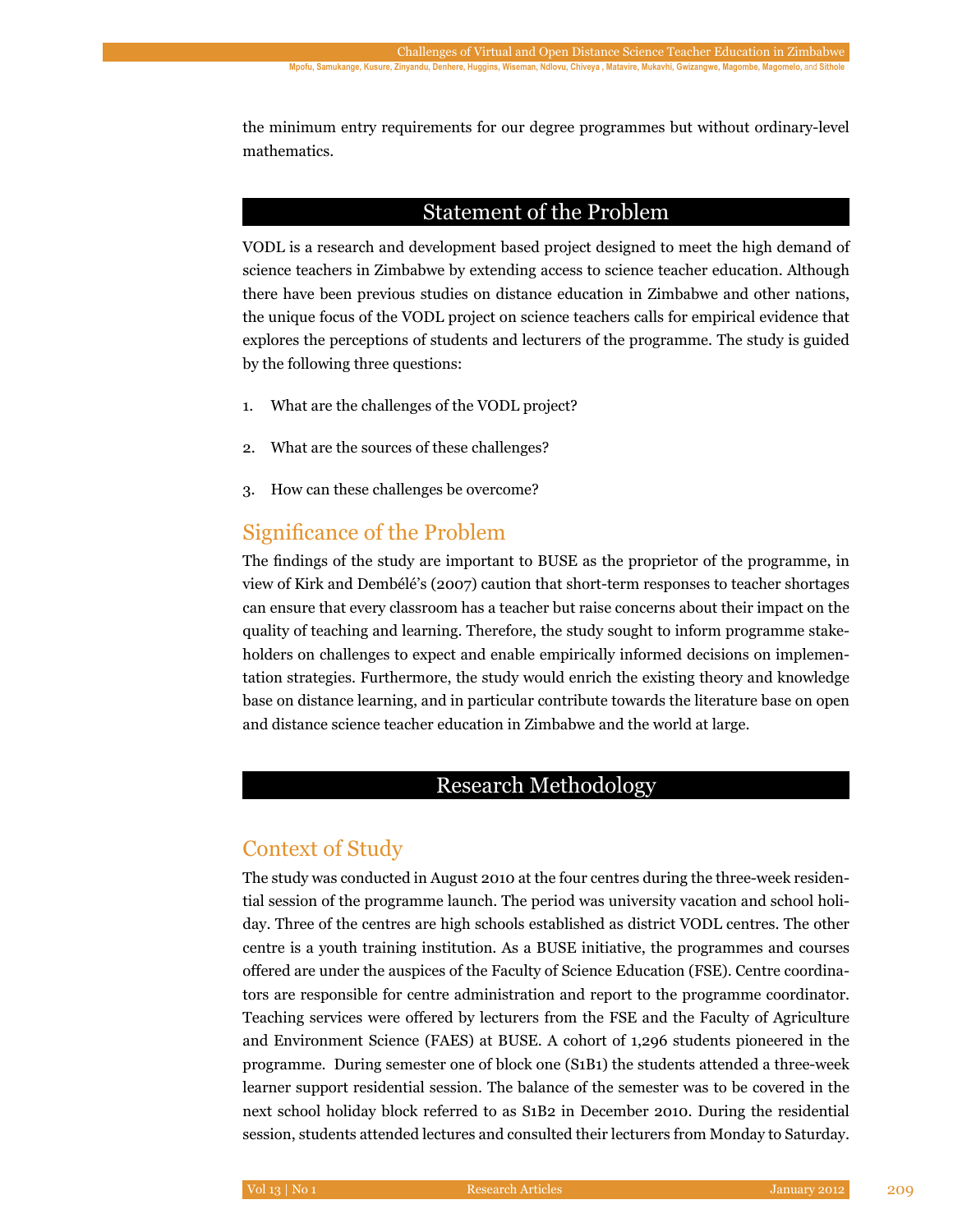Students did assignments and in-class tests which contribute to their coursework. At the end of residential session they received assignments to work on during school time.

### Research Design

A mixed methodology research paradigm was adopted in this study for complementary purposes (Gay & Airasian, 2000) and to capture the different facets of the study (Sandelowski, 2000).

# **Participants**

All 42 lecturers who were involved in the teaching of the residential session participated in this study.

#### Data Collection

Paper and pencil survey, interviews, and document analysis were the different methods triangulated in the collection of data. This was done in line with Creswell's (2007) contention that triangulation is important because the methods in data collection complement each other in such a way that overlapping and different facets of the phenomena under study emerge. This ensures high probability of the trustworthiness of the findings.

A total of 42 participants completed self-designed and administered survey forms in the third week of the residential session. The survey instrument consisted of semistructured questions. The participants were asked to complete the survey and their feedback was guaranteed confidentiality.

Open-ended interviews with six identified key informants were conducted. The open nature of the interviews allowed probing and assessment of the participants' views and feelings. The duration for the interviews was between 20 to 30 minutes. Interview discussions were tape-recorded to capture the audio discussions. These allowed the researcher to gain indepth meanings from the nonverbal cues which were captured by means of field notes.

Documents analysed included the University Act, programme regulations, programme minutes, supervision reports, centre reports, teaching timetable, and lecturers' and students' records.

## Data Analysis and Presentation

The data from the survey was analysed using Statistical Package for Social Sciences SPSS version 17. Interviews were transcribed and the resultant data was content analysed to describe and interpret their meaning and then organized into emerging themes (Walliman & Buckler, 2008). All data from the documents, interviewees, and survey respondents were compared, integrated, and pooled together to address the research questions. The findings are presented in a descriptive form supported by some descriptive statistics and direct extracts from field notes and interview transcripts. The data is presented in the form of tables, charts, and graphs.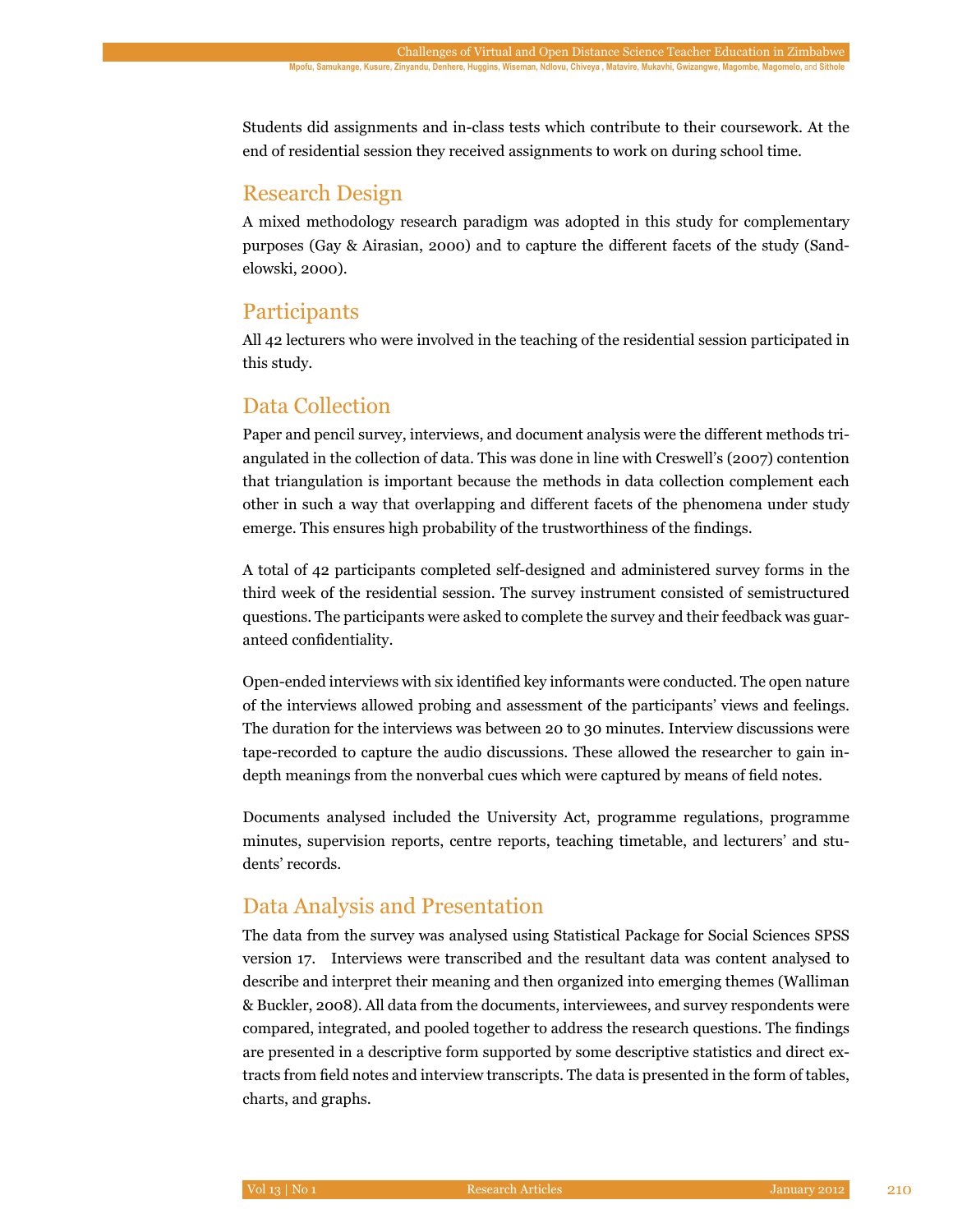## Findings

The findings of this study revealed the following challenges: centre-, institution-, staff- and student-related.

#### Centre Challenges

The greater parts of Mashonaland Central Province are rural areas. Three of the VODL centres were connected to electricity, but the power was not always available 24 hours per day, due to power outages. The centres had electric generators but the centre budgets could not sustain the expensive diesel fuel to power the machines throughout the working day. The fourth centre had a vandalised electrical grid. However, this centre was able to run its generator for the three-week residential session daily. The problem of electricity created problems of integration of ICT tools (e-mail, fax, Internet, television, radio, etc.) into the VODL programme. The basic communication infrastructure to enable VODL to make use of these technologies is not in place at the centres.

The residential session centres currently lack enough laboratory space to cope with the demand of practical subject training. Only one centre (25 %) has physics, chemistry, computer science, and biology laboratories. These laboratories have a carrying capacity of  $15 - 25$ students per session. Though the buildings are in place, they lack equipment, apparatus, and consumables for practicals. Limited electricity supply meant that teaching and learning was done without the support of ICT most of the time. Poor physical infrastructure and limited resources promoted the use of traditional teaching approaches. No practical work was conducted in all courses, except a practical component for computer science at one centre during the first residential session, divorcing theory from practice. The first residential session promoted procedural learning rather than conceptual learning. Other resources which were in short supply included reading material, stationery, and furniture.

The challenge of resource limitation was summed up by one of the interviewees who lamented that,

> We were excited about the programme. However, our first residential session had lots of things need to be taken into consideration for the program to be a success. These include lack of resources for practical work, limited teaching resources like stationery, reading material for students and furniture. Imagine, some of the classrooms we used as lecture rooms did not even have boards to write on. Library facilities had limited text books and some of them irrelevant. I had no preparation time as I was loaded during the day and no electricity for lighting at night.

## Institution Challenges

The majority (93.3%) of lecturers cited that too many courses were offered during [S1B1. Di-](S1P1.Diploma)

| Vol 13   No 1 |  |
|---------------|--|
|               |  |
|               |  |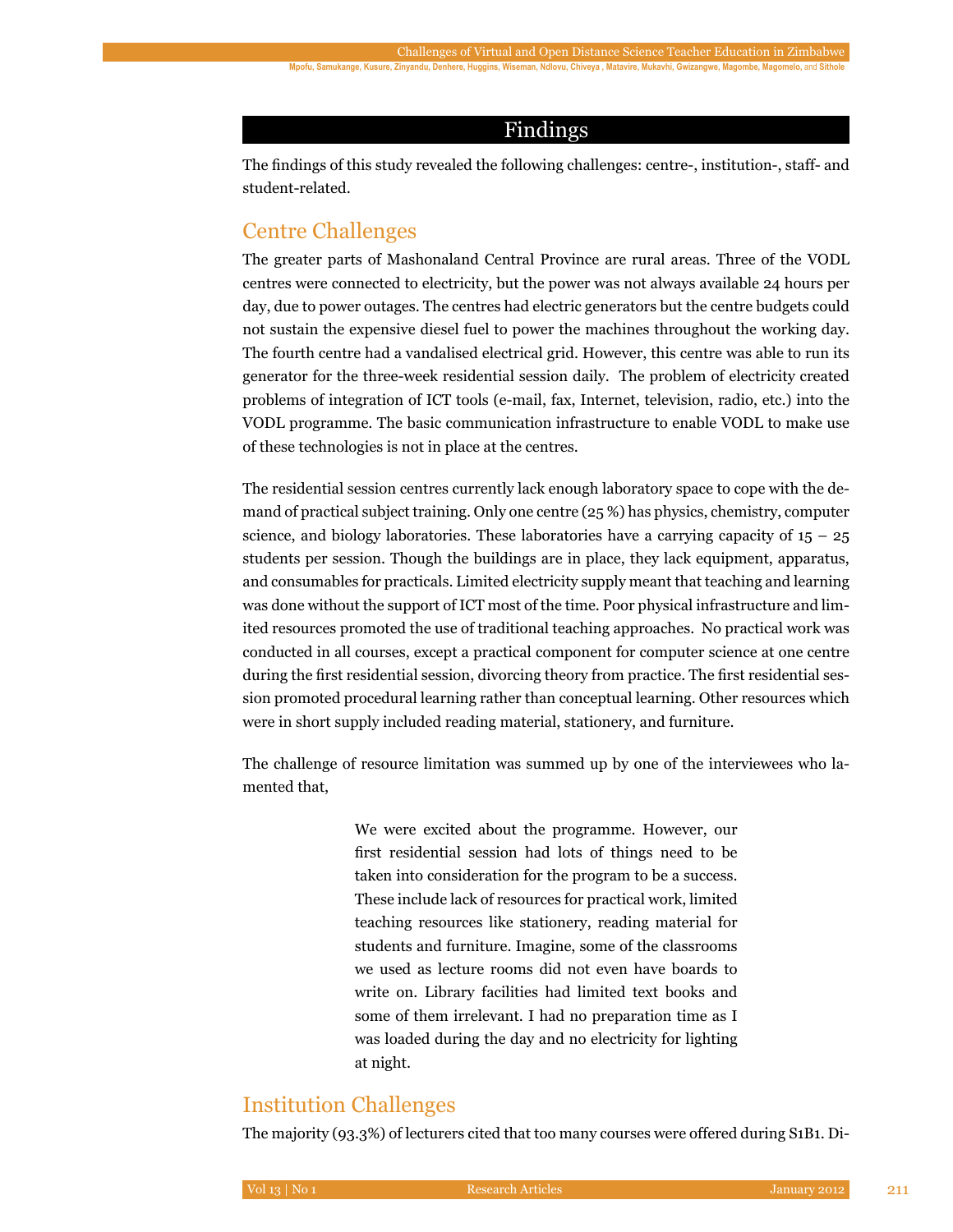[ploma](S1P1.Diploma) students were enrolled in the following options: Biology, Geography and Agriculture (BGA), Mathematics, Physics and Computer Science (MPCs) and then Chemistry, Physics and Biology (CPB). All students registered for education courses which included educational foundations (Philosophy, Sociology, and Psychology) and Communications. Teaching practice referred to at this institution as Applied Science Education (ASE) was to be introduced. Candidates without an ordinary level mathematics pass were offered a bridging course. This translated to a diploma student doing a total of nine courses without a bridging course and ten courses if a mathematics bridging course was included (six courses per combination, namely three education courses and one ordinary-level mathematics bridging course).

All participants (100.0%) concurred that this residential session was short, packed with a congested timetable which ran from 7:00 a.m. to 5:30 p.m. from Monday through Saturday. There was a half hour and a one hour tea and lunch break per day. The major challenge for the lecturers was overload with some teaching six hours per day for six days a week. The centres were paired to enable the teaching of same courses at two centres for oneand-a-half weeks per centre and exchange thereafter. For example, for diploma courses in chemistry at two paired centres, General Chemistry was taught at one centre, whilst at the centre paired to it, Laboratory Techniques was being taught. This caused comprehension problems for the students who started with a higher level course. On average 35 % of the theory course content was covered during the S1B1 residential session as reported by the majority (67.7%) of the lecturers. No planning for practical work was done as reflected by the absence of practical work slots on the timetable and as a result no practical work was done.

The VODL curriculum (courses on offer) was adopted from the conventional programmes and courses. This means that the curriculum was not adapted to the needs of the programme.

One interviewee offered the following reflection:

The departmental individualistic approach to teaching made it difficult for students to understand abstract things, especially considering their background. However, this can easily be overcome if we harmonize courses where possible. Those that communicate (courses that are related) should be combined at the same time. In some cases Diploma courses we offered are conventional undergraduate courses.

The implication is that students were challenged by cognitive overload which refers to "mental blackout" as a result of learning new, varied, and complex content, which challenges conceptual understanding of the material presented (Tyler-Smith, 2006). Furthermore, students had very little time to access library services during the day. During the night students had no time to access the library due to power outages.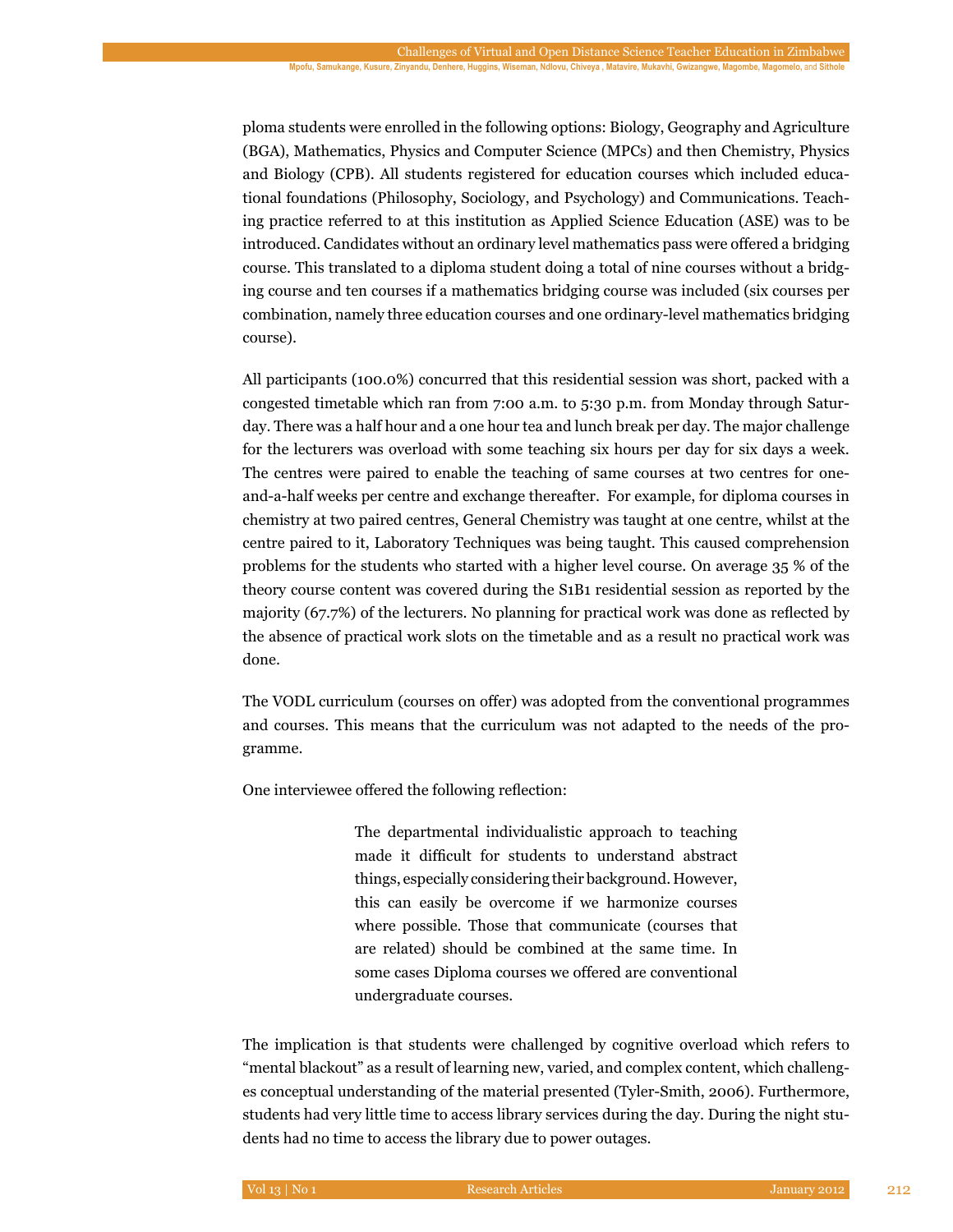# Staff Challenges



*Figure 1***.** Showing lecturers' qualifications.

The majority (90.0%) of lecturers who participated in the S1B1 are BUSE FSE employees, whilst the remaining proportion was engaged on a part-time basis. Approximately, 32 % of the first residential session lecturers are first-degree holders in pursuit of master's degree qualifications, about 67.95% have master's degrees, and a significantly smaller number (0.05%) are PhD holders.



*Figure 2.* Showing an evaluation of teaching areas.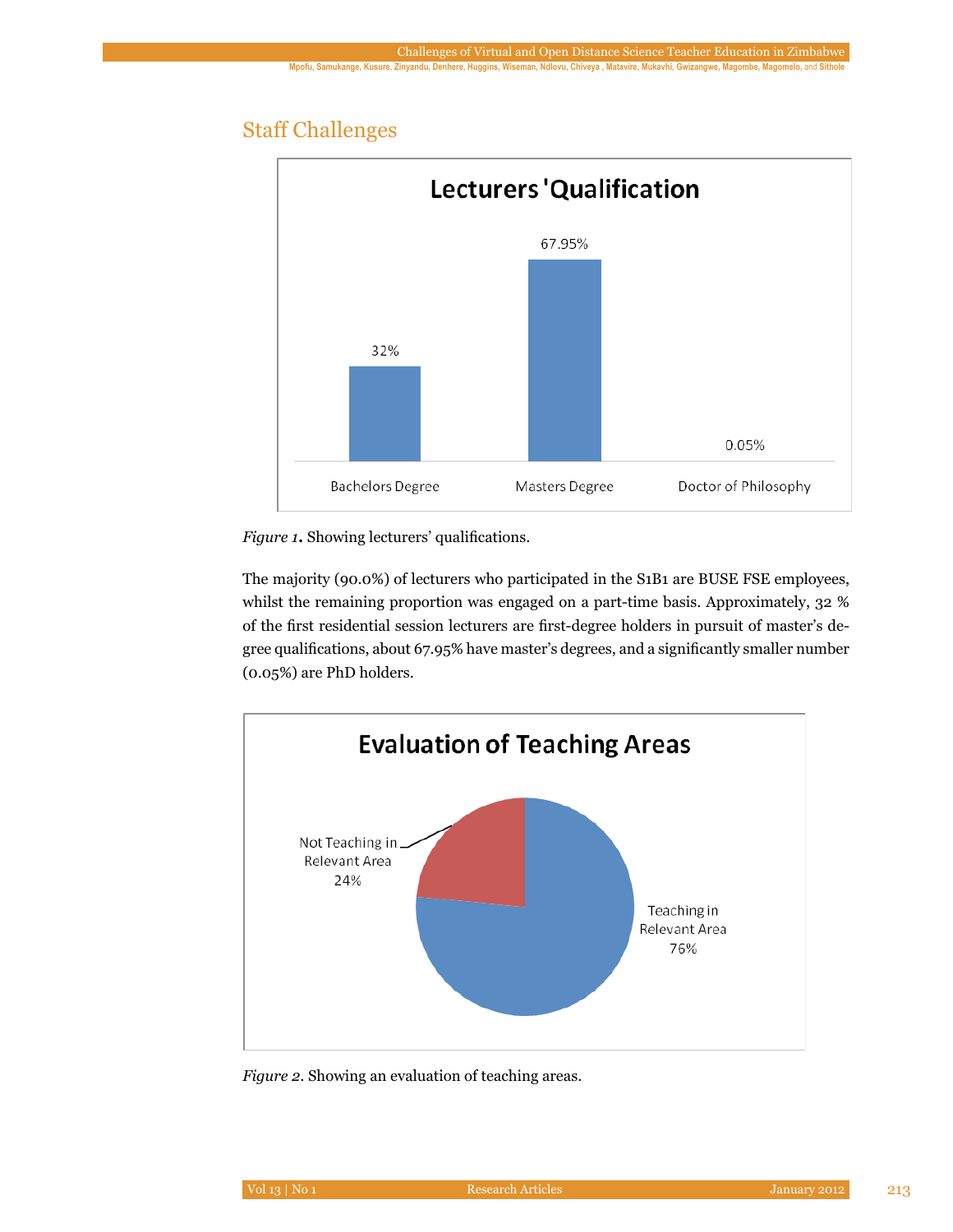Quite a significant proportion of lecturers (23.5 %) was teaching in areas not quite relevant to their area of specialisation. In addition, all the lecturers (100.0%) have a full load of conventional teaching. The foresaid leads to underperformance of duties as a result of time constraints and course knowledge limitations.

Thirty-two percent of lecturers have not been trained as science educators. This insufficiency was reflected in the lack of quality instruction as reported by one interviewee:

> Some lecturers had content depth and coverage problems especially to teaching diploma students. Some of the students have already said *gejo ngaridzike* (meaning teaching content should be adjusted to match the students' learning styles and the study level).



*Figure 3.* Showing the teaching experience of the lecturers in different instructional modes.

Most of the lecturers (90.0%) have 1-3 years university conventional teaching and 97.5% have no experience in distance education. Seventy-five percent of those who lectured educational foundation courses have no science-related background. Insufficient university conventional teaching experience, limited pedagogical knowledge, and limited science qualification promoted the use of traditional classroom practices which are not appropriate for quality learning in the programme. This may create frustrations in students and eventually lead them to drop out.

The nation's current economic situation and its effects on most Zimbabweans have made the cost of living very high. University lecturers in Zimbabwe earn far below their counterparts in Southern African Development Community nations' universities. The regional salary levels which are notably above the average regional poverty datum level motivate them or raise their professional dedication. It is likely that most of the lecturers have joined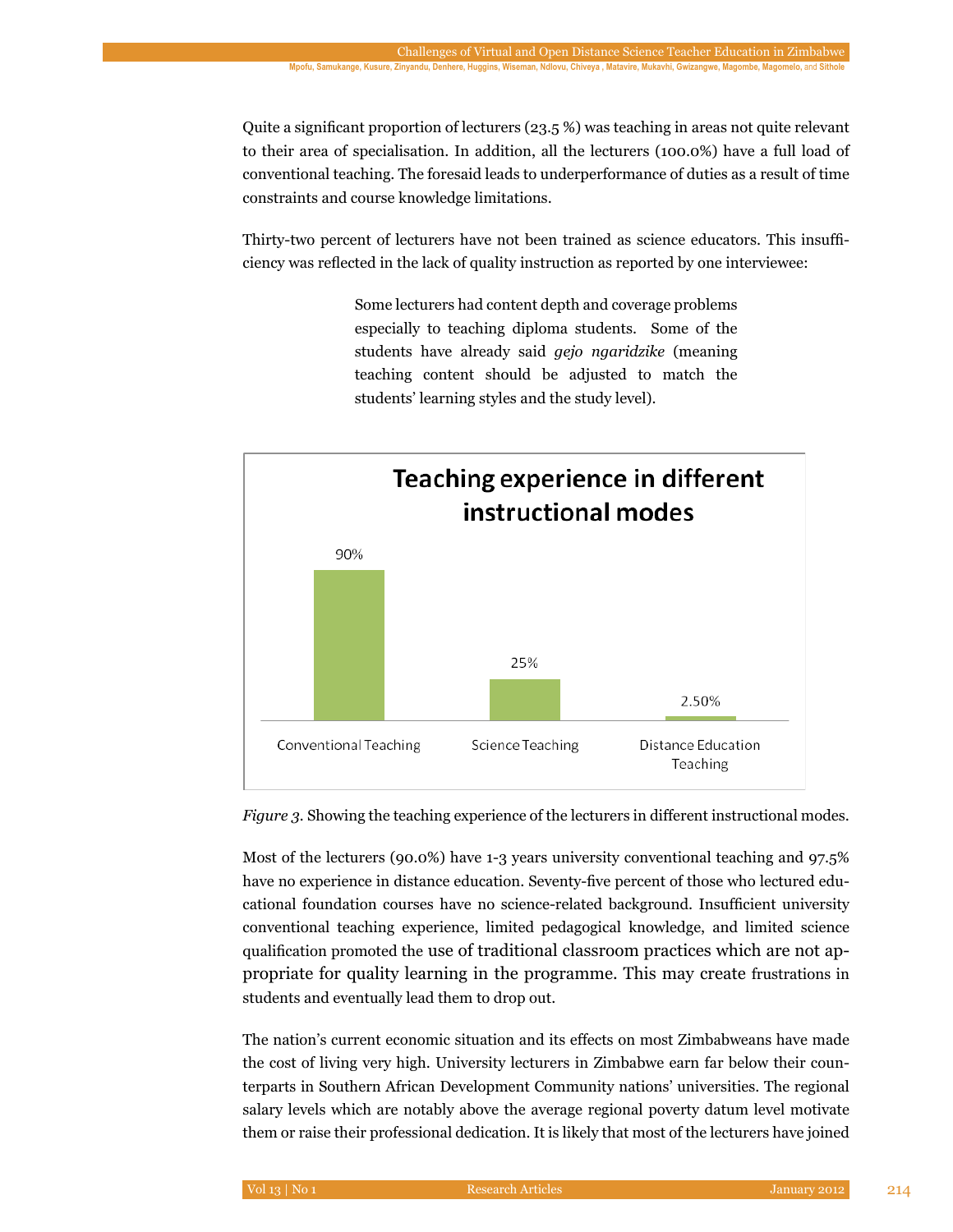lectureship in order to get better pay. More so, the participation in the VODL programme, for the majority, was dysfunctionally construed as an opportunity to make money. One of the interviewees is quoted as saying,

> The lecturers were excited, especially with the idea of getting an extra allowance. U-um it's really just disappointing that some of them were not content with the allowance. They sold notes to the students. I don't know what is wrong. Why could they not bear with the economic situation of the VODL students?

The other challenge associated with the aforementioned drawback is the absence of programme quality assurance benchmarks and systems.



# Student Challenges

*Figure 4.* Showing Diploma in Science Education students' attributes.

The majority (76.5%) of the students are enrolled in the Diploma in Science Education (DipScED) VODL programme. The educational background of DipScED students is a minimum of five O-level passes including a science subject and English language. Sixty-eight percent of these students do not have a pass in O-level mathematics and are doing it as a bridging course. Most (88 %) of the DipScED students have more than three O-level sittings. Such an educational background results in feelings of low self-efficacy, stress, and cognitive overload, especially where complex and diversified content is presented within a short space of time. Such effects are worse in learners at advanced ages, which ranged from 23 – 54 years with several of them having a primary-level relief teaching experience; 35.7% had above five years of relief teaching experience. This observation is substantiated by what one of the interviewees said: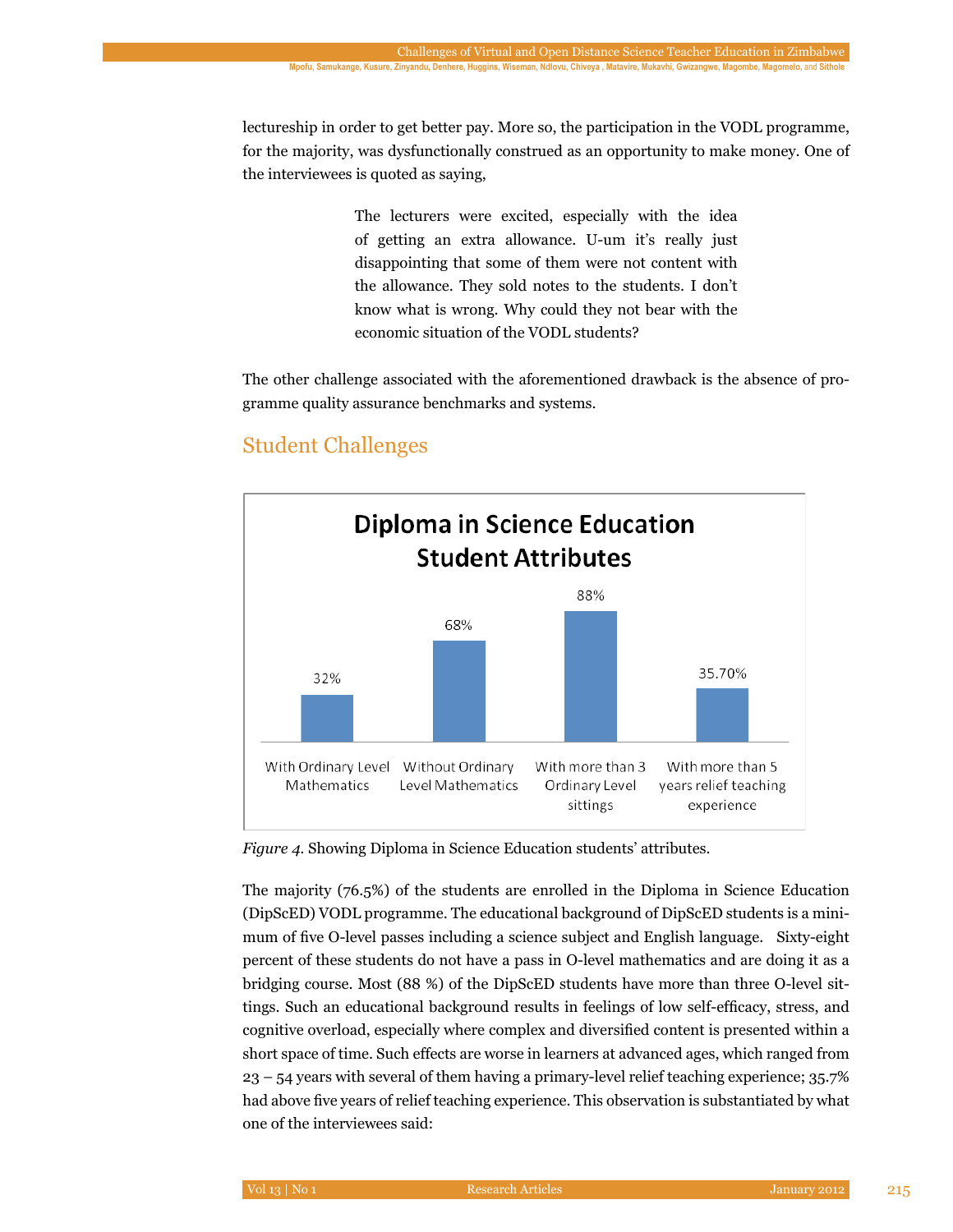The background of most students contributed much to lapses and time wastage. Their academic level and stamina required caused us to go down to low levels and then take them up gradually. But this was impossible considering the amount of content we needed to cover during the residential session.

The Bachelor of Science in Education (BScEd) students (23.5%) have better O-level results and higher qualifications, with either two subjects at Advanced Level or a certificate/ diploma in secondary or primary education, than the DipScED students. However, such a diversified background is problematic to instruction taking cognisance of the weak pedagogical content knowledge of the lecturers.

Over 75.0% of the students enrolled in the first VODL cohort are contract teachers on relief teaching in primary and secondary schools. The remaining proportion of the students was unemployed or employed in nonteaching jobs and a variety of unskilled jobs. Their main purpose for enrolling in the programme was conveyed in one of the interviews:

> You see relief teaching is a source of income for those who have not done so well at O-level. They consider it as a last resort as the Ministry is in high demand of teachers. This programme to them guarantees continuous employment as they do not have to queue for it on termly basis.

The preceding expression evidences a high probability that these students, especially the DipScED ones, have turned to the programme and teaching in particular for the employment opportunities and the regular income it offers at the present moment rather than for professional reasons. The drawback associated with such a scenario is the resulting poor attitudes, including lack of commitment, resourcefulness, self-discipline, and selfmanagement, among others, which may cause students to drop out when the going gets tough.

Other student-related problems include financial costs of study, disruption of family life, lack of stakeholder support, and rural operating environment.

#### Discussion, Implications, and Recommendations

Problems encountered during the S1B1 residential session were many and varied. There are several ways of categorising these challenges. One way adopted in this study is the categorising of the challenges into centre-, institution-, staff- and student- related. Whilst the residential session is meant to provide student-lecturer face-to-face interactive opportunities, which are lacking in most distance education programmes, it becomes imperative that the centres' physical infrastructures, equipment, and furniture be supportive to the intensive learning. Institutional support helps to alleviate distance learners insecurities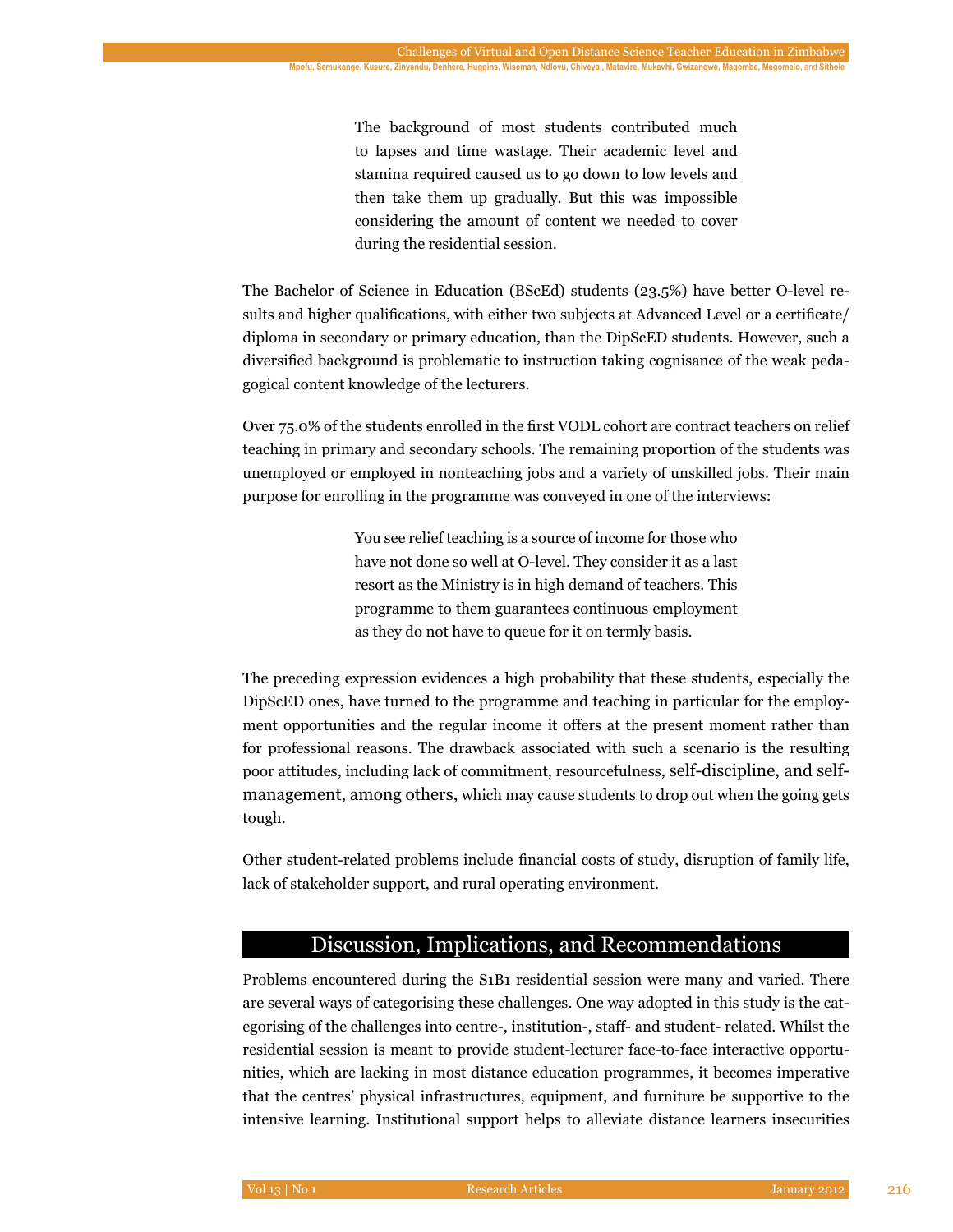related to centre context (Knapper, 1988). The literature is rich with the problems of attrition associated with distance learning. Whilst numerous studies cite myriad and complex reasons for attrition, Simonson et al., (2000) refer to Garland's ethnographic study finding that a poor learning environment and a lack of time are the major determinant to high attrition rate. The current resource statuses of residential session centres are likely to depress the enrolled students and cause attrition as well as deter prospective program students. Though the programme has the potential to sustain itself, at this infant stage it requires substantial funding to inject it with the highly needed resources. The management needs to appraise all the critical stakeholders and partner with them in the programme in order to build a strong resource base. The virtual component of the programme calls for intensified efforts to integrate ICT in learning.

The resource-constricted conventional curriculum adapted to the VODL programme presents a number of study mode incompatibility problems The conventional content curriculum demands, limited resources, lecturers' limited pedagogical content knowledge, and short residential session, among others, orient lesson delivery towards traditional teaching instruction. A research study by Sikwibele and Mungoo (2009) concurs with the foresaid concern that lecturers who are trained for conventional instruction at primary, secondary, or tertiary educational settings lack distant education teaching experience and use pedagogy that borrows heavily from traditional classroom practices. Traditional teaching approaches promote rote learning and develop cognitive overload and resistance in students. According to Rubanju (2008), use of traditional teaching strategies defeats the purpose of context-based learning. In view of the foregoing discussion, all those involved in the VODL teacher education programme should be equipped with skills and knowledge of productive distance education teaching. The institutions have to provide frameworks for VODL operations to curb unethical practices. Restructuring of the ways in which teaching and learning are delivered and regular curriculum review to suit the nature of the programme becomes fundamental for its goal to be realised.

Generally, distance learners, more often than not, have insecurities about learning grounded in personal, residential session, centre, and institutional factors (Knapper, 1988). The centre, institution-, and staff-related VODL programme challenges revealed in this study added pressure on the student. Such pressure often results in dropouts (Sweet, 1986). According to Campbel (1992) as cited by Nyondo (n.d.), age, maturity, and learning styles impact the learning process of the distant student. In this regard Yusuf (2006) emphasises proper selection of learners with desirable characteristics for distance learning programmes. Therefore, overcoming distance learning pressure is heavily dependent on individual characteristics. The characterisation of the VODL students presented in this study reflects that they need a lot of economic, social, and resource support if they are to withstand the programme pressure. It becomes imperative that these students be attached to study mentors to offer them guidance, time management techniques, and initiatives to encourage them to progress (Huang, 2000, cited by Yusuf, 2006).

The success of the programme heavily lies with issues of monitoring and evaluation (ME) of the programme for quality assurance. Valid and reliable ME performance frameworks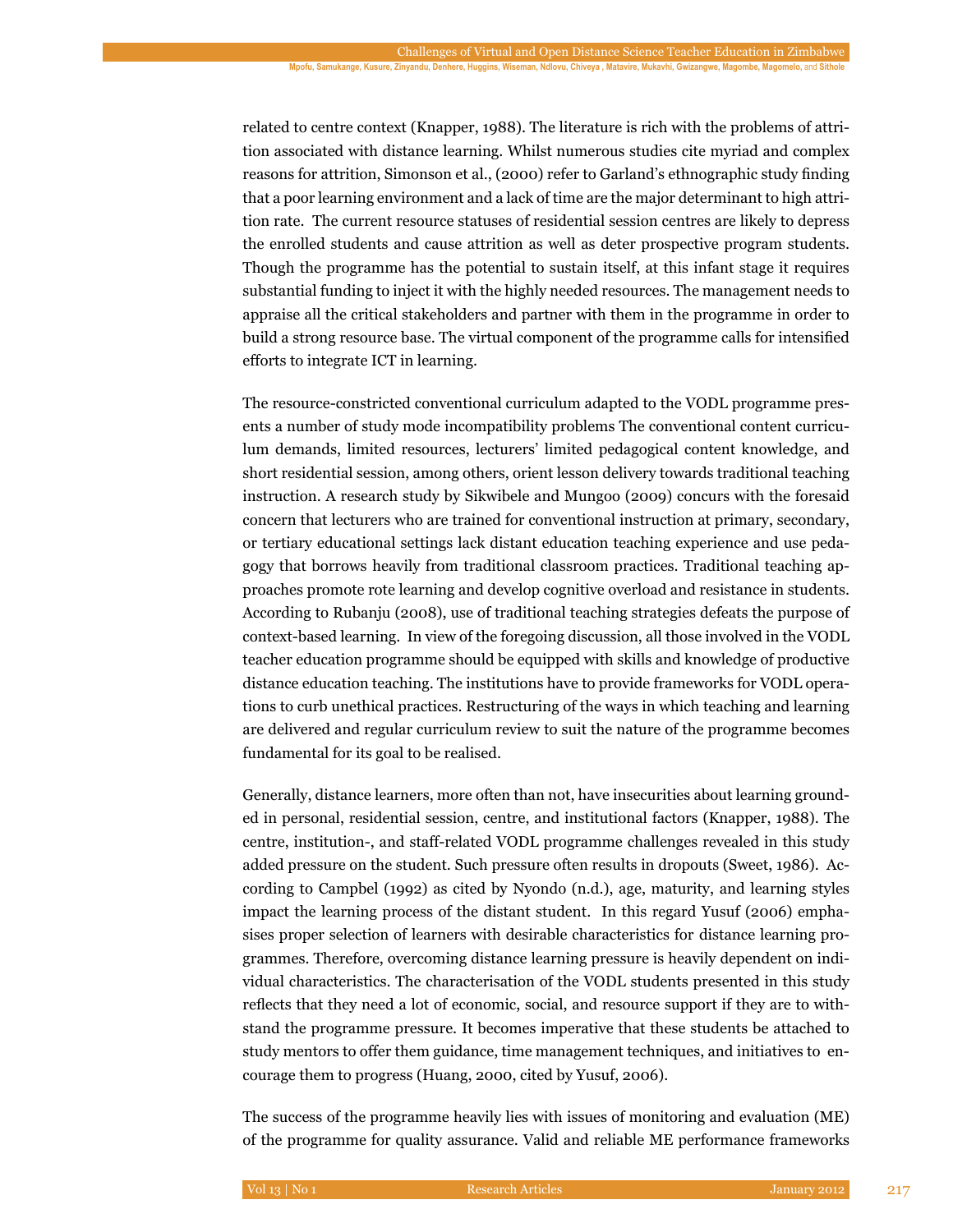should be in place, known, and well understood by all programme stakeholders and then rigorously applied in the implementation of the VODL programme. This will not only ensure a quality product but market the programme for possible expansion beyond Zimbabwean boarders.

#### **Conclusion**

The VODL programme has incredible potential to supply secondary schools in Zimbabwe and beyond with the much needed large numbers of science educators. The complementary aspects of student-lecturer face-to-face interaction during residential sessions and learner independence and responsibility in between residential sessions make this particular programme innovative to science teacher education. These unique features provide a basis for the development of theoretical models for quantity and quality science educator demanddriven programmes. The programme also provides an effective step towards democratisation of science education. Further, it is a basis for providing science teacher education through lifelong learning opportunities. If successfully implemented, this VODL mode of science teacher education programme has unique features that other nations may incorporate in their science educator programmes as a way of addressing the science educator shortage. This is in line with the recommendation made by Osborn and Dillion (2004). However, the University, residential session, institution, lecturer, and student challenges highlighted in this study have serious repercussions on the quality of the programme and need to be addressed. The VODL programme goals will be achieved if proper steps to address the challenges revealed in this study are taken. The steps to be taken may include the following: setting up induction, orientation, and in–service programmes for lecturers; recruitment of full-time course coordinators with relevant experience and expertise; provision of weekend sessions for both academic and nonacademic dialogues to cater for students' learning needs. Finally, there is a need to put into place research-driven curriculum modification to enhance the quality of the programme.